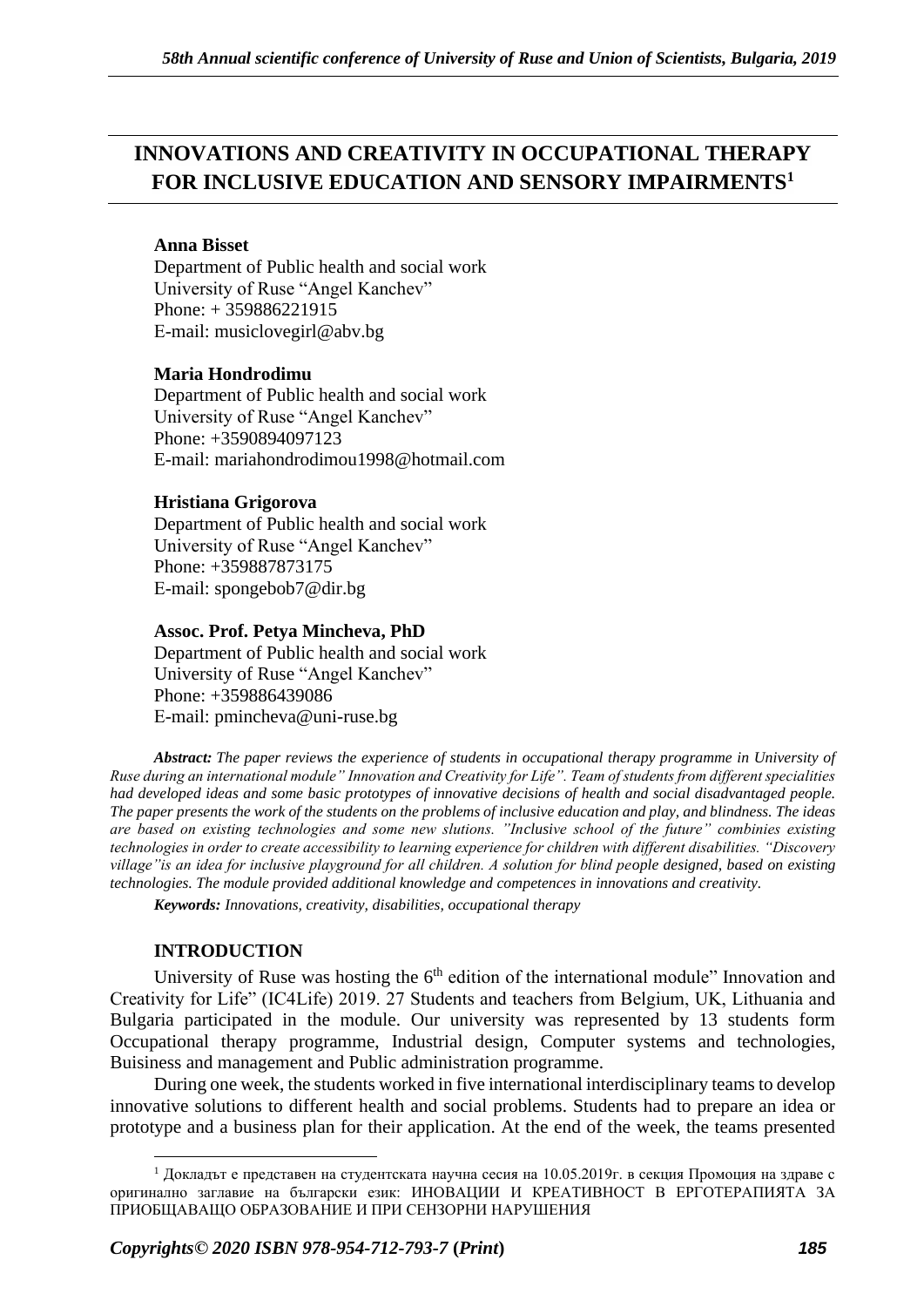their work, which was evaluated fo creativity, innovation, relevance, business plan and presentation.

#### **EXPOSITION**

The definition of the WFOT from 2012, states, "Occupational therapy is a client-centred health profession concerned with promoting health and well being through occupation. The primary goal of occupational therapy is to enable people to participate in the activities of everyday life".

Social inclusion is a main OT goal for people with disabilities that could be achieve by:

• modifying the teaching strategies to include more verbal support, problem solving and videotaped instruction for clients with a variety of needs;

• collaboration with stakeholders such as national and regional jurisdictions, professional associations, health and human;

• service organizations and communities to promote social inclusion in programs and services in order to promote social inclusion;

• promote understanding of the relationship between social inclusion, occupational engagement and health and well-being. (CAOT)

# *Inclusion for children with disabilities*

There are many factors influencing the process of inclusion the children with disabilities in the mainstream school. One of the team members in that process is the occupational therapists. His role in inclusive education could be define as:

- Assistance in the development of the individual learning profiles.
- Aid in the development of differentiated instructional strategies.
- Recommendations for materials, tools and/or technology to facilitate learning.

• Participation in enhancing teacher capacity through in-service and the provision of resources. (CanChild – research centre of Mc Master University, Canada)

Collaboration is a key to inclusion's success because students benefit from the educational programs and are integrated into the social environment of their classrooms Assistive technology has aided children with multiple disabilities to improve access and participation in their school and home environments. (Copley&Ziviani, 2004)

Chantry&Dunford, 2010, undertake a systematic search and review of contemporary literature pertaining to computer use by children with severe and complex disabilities and the impact on the participation. The findings supported the use of computer technologies for participation to a varying degree in all occupational performance areas, but were particularly positive in the areas of education, communication and play activities for children with disabilities and innovative sloutions for inclusive classroom.

The participants in the module IC4Life had to create solutions for two aspects of inclusion – education and play. The group for inclusive education (Dice solutions team) had the idea to combine different existing solutions from technology perspective and together (occupational therapists, engineers and management specialists) to develop a prototype for "Inclusive desk" (figure 1).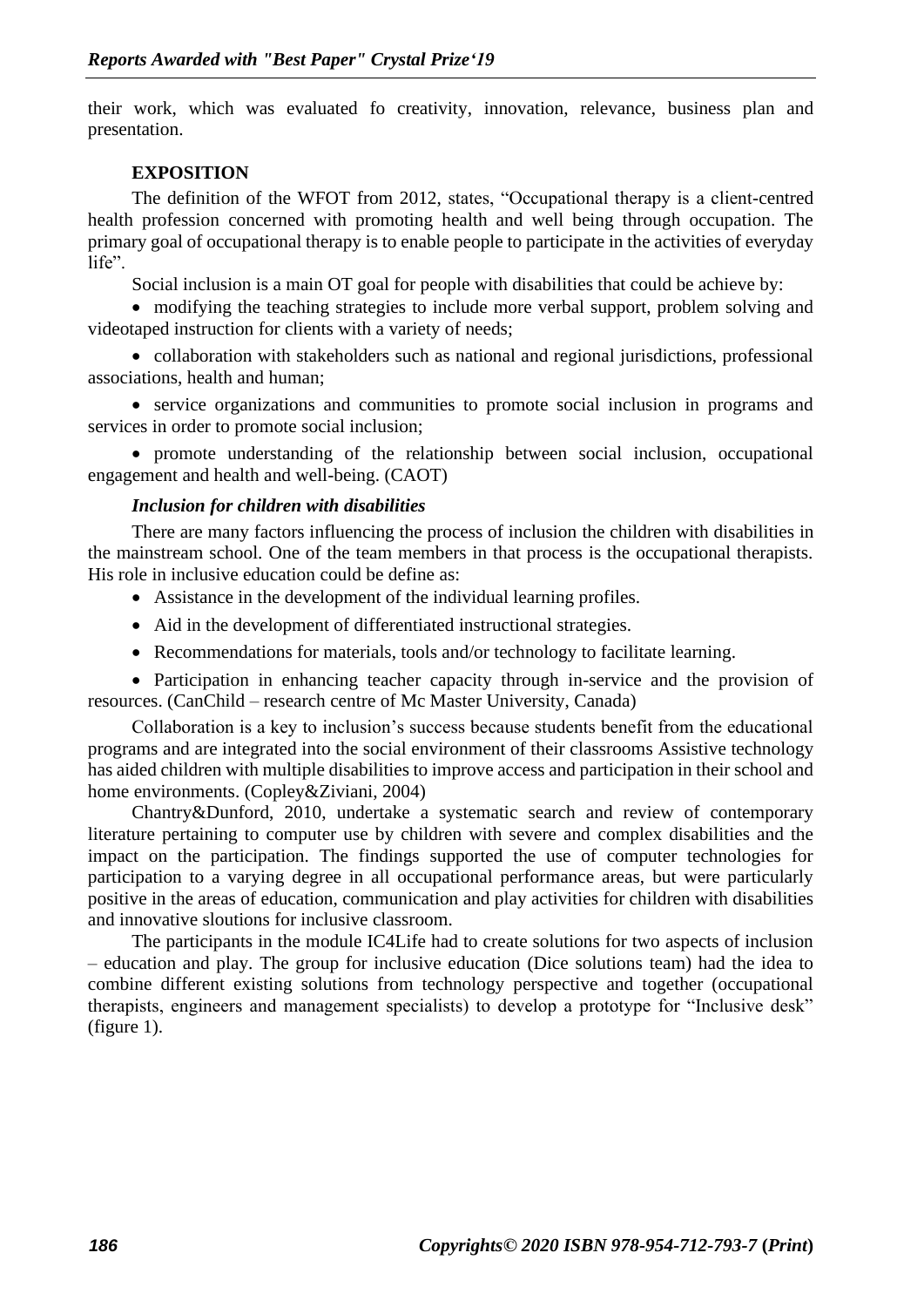

Fig. 1. "Inclusive desk"

The second group (Team BETHA) had the idea of "Discovery village" (figure 2). It would be an inclusive playground for every child with or without disability. The games are safe, accessible, interesting and appropriate for sensory and physical disabilities. Their idea is also to combine with an App for informing the parents for some health issues and location. It could also navigate the child through the playground.



Fig. 2. "Discovery village

# *Creative solutions for blind people*

Occupational therapy could help individuals with low vision or blindness with compensatory strategies. Occupational therapy practitioners adjust the tasks or environment for the individual's needs and provide training or assistive technology to assist the individual in accomplishing tasks despite limitations by the vision loss.

[Technology to help people with disabilities](https://www.goodnet.org/articles/4-empowering-breakthrough-innovations-for-people-disabilities-list) is developing in a way that will allow blind and visually impaired people to see again. There are many invented solutions in that area. Some of them are: Assisted Vision Smart Glasses, Braille ebook reader, FingerReader, different apps, special talking devices; computer technology; special writing materials; tactile markings; and other environmental adaptations. shoes with sensor etc.

The students looked at all the existing tehnology and tried to make a solution that could combine them. Their suggestion during the module was to cerate a combination of special glasess and shoes, that could navigate and help the blind person to walk safety and freely in the environment (figure 3).

The future of the technology is very important in the area of occupational therapy, because its help will allow people with disabilities to participate in everyday occupations independently.